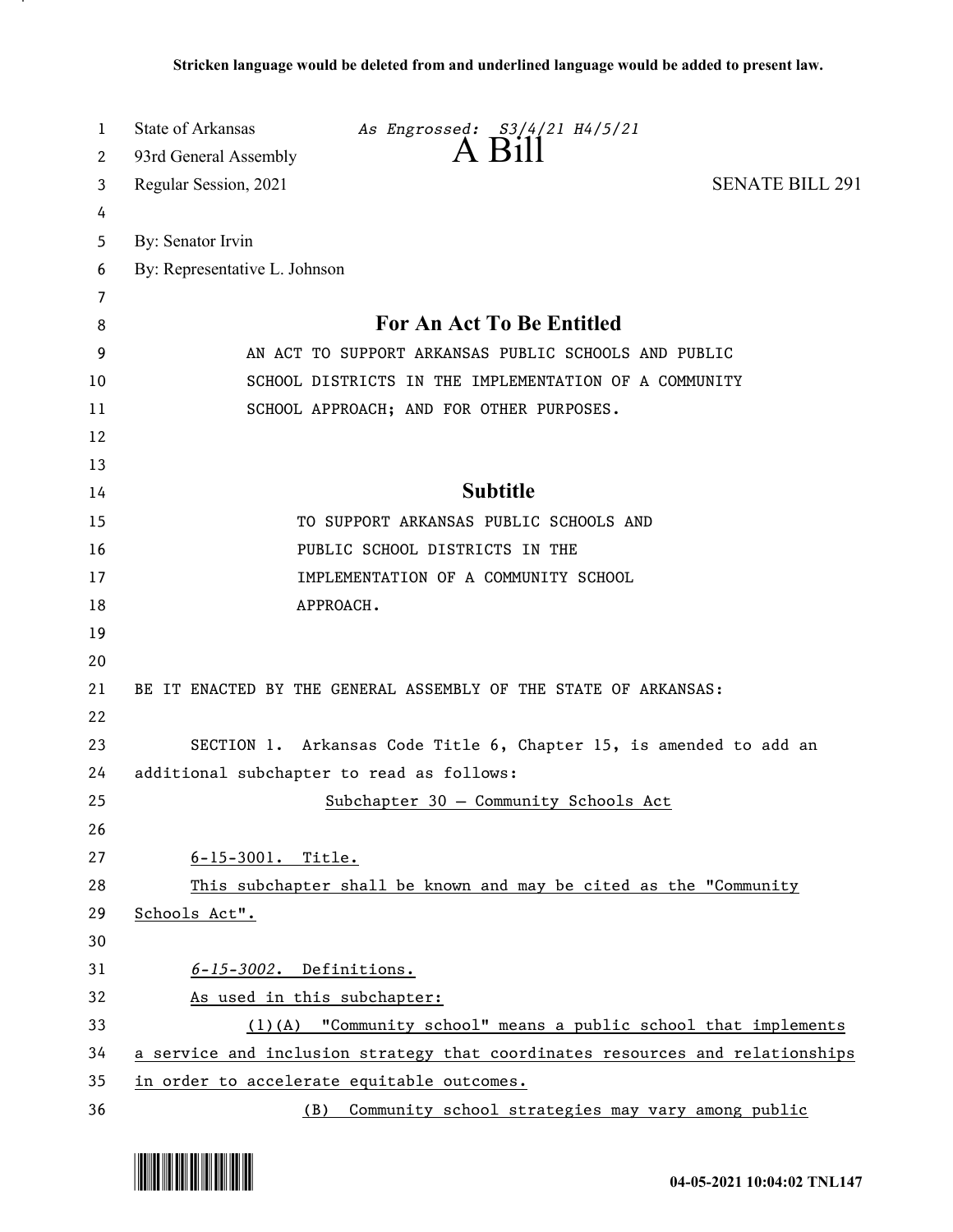| 1  | schools based on the needs of individual communities, but at a minimum        |
|----|-------------------------------------------------------------------------------|
| 2  | include the following without limitation:                                     |
| 3  | (i) The four (4) key pillars of an evidence-based                             |
| 4  | community school approach, which include:                                     |
| 5  | Integrated student supports;<br>(a)                                           |
| 6  | (b)<br>Expanded and enriched learning time and                                |
| 7  | opportunities;                                                                |
| 8  | Active family and community engagement;<br>(c)                                |
| 9  | and                                                                           |
| 10 | (d)<br>Collaborative leadership and practices                                 |
| 11 | that:                                                                         |
| 12 | Promote conditions found in high-<br>(1)                                      |
| 13 | quality schools; and                                                          |
| 14 | Address out-of-school barriers to<br>(2)                                      |
| 15 | learning;                                                                     |
| 16 | (ii) A community school coordinator at each                                   |
| 17 | community school site; and                                                    |
| 18 | (iii) A community school plan.                                                |
| 19 | (C) Community school strategies require that public                           |
| 20 | schools obtain consent from parents and legal guardians of public school      |
| 21 | students for services provided;                                               |
| 22 | $(2)$ (A) "Community school coordinator" means a designated site              |
| 23 | resource coordinator at a public school or local education agency that        |
| 24 | provides a variety of resources, including partnerships with community        |
| 25 | resources, and whose primary responsibilities include:                        |
| 26 | (i) Leading needs and assets analyses;                                        |
| 27 | Facilitating development and implementation of<br>(ii)                        |
| 28 | a community school plan in collaboration with other members of school-based   |
| 29 | leadership;                                                                   |
| 30 | (iii) Building relationships between the school and                           |
| 31 | community partners for the provision of identified supports and services; and |
| 32 | (iv) Connecting public school students and families                           |
| 33 | to available services and opportunities.                                      |
| 34 | To the extent possible, the responsibilities of a<br>(B)                      |
| 35 | community school coordinator may be undertaken in coordination with a parent  |
| 36 | facilitator appointed under § 6-15-1702; and                                  |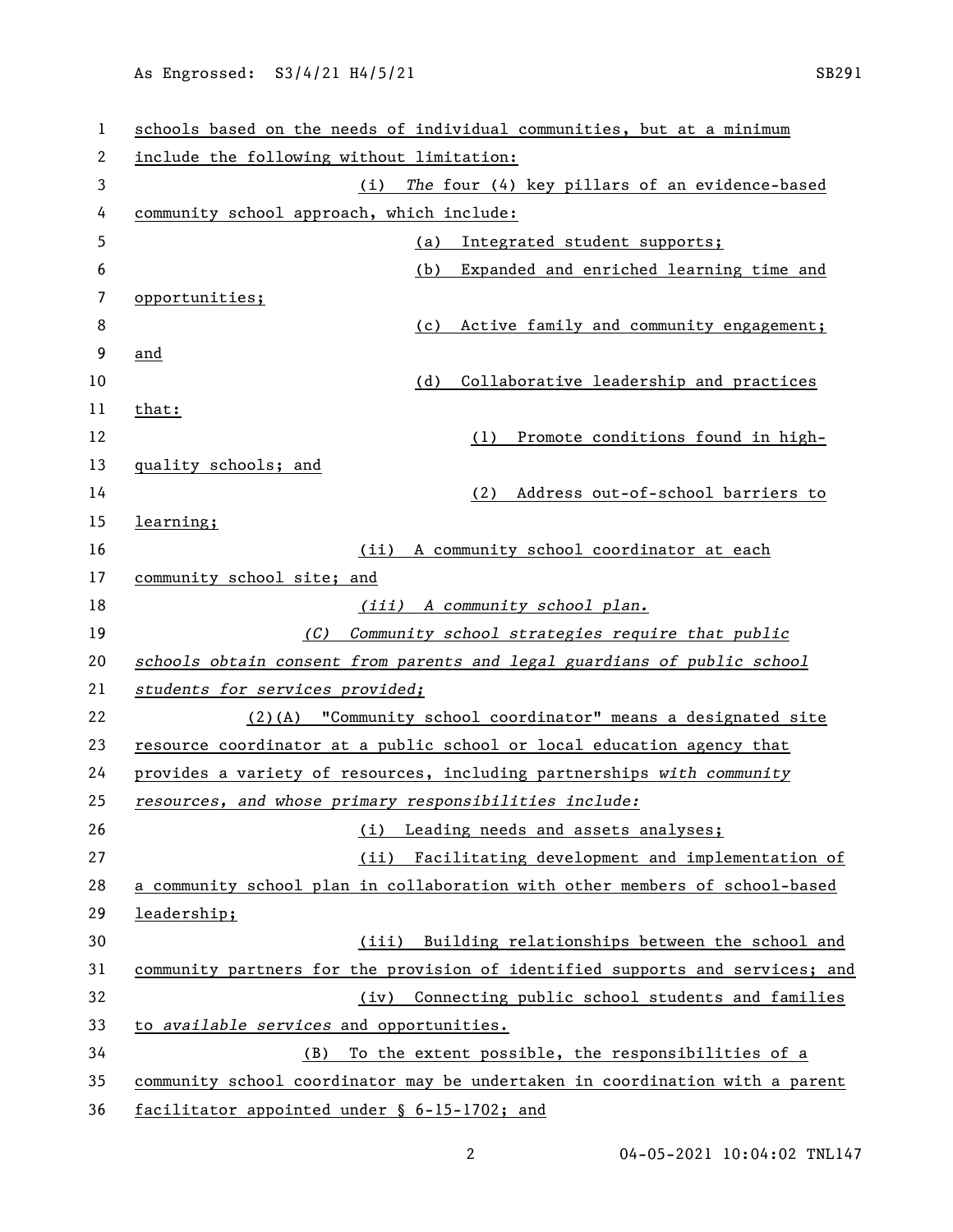| 1  | (3) "Community school plan" means a plan that establishes how               |
|----|-----------------------------------------------------------------------------|
| 2  | educators, school staff, governmental entities, and community partners will |
| 3  | use and leverage all available assets to meet specific student and family   |
| 4  | needs in order to improve opportunities and outcomes for students.          |
| 5  |                                                                             |
| 6  | 6-15-3003. Assistance by Division of Elementary and Secondary               |
| 7  | Education.                                                                  |
| 8  | The Division of Elementary and Secondary Education may:                     |
| 9  | (1) Provide professional development programs that teach the                |
| 10 | competencies required for:                                                  |
| 11 | (A) Managing successful community schools and expanded                      |
| 12 | learning time;                                                              |
| 13 | (B)<br>Planning and implementing services and strategies in                 |
| 14 | collaboration with communities; and                                         |
| 15 | Blending and braiding funding to support community<br>(C)                   |
| 16 | schools;                                                                    |
| 17 | (2)(A) Require sufficient data to:                                          |
| 18 | Enable oversight of community schools; and<br>(i)                           |
| 19 | (ii)<br>Inform ongoing school improvement.                                  |
| 20 | $(B)(i)$ Any data required under subdivision (2)(A) of this                 |
| 21 | section shall be protected by all applicable federal and state data privacy |
| 22 | laws.                                                                       |
| 23 | No additional data mining is permitted under<br>(ii)                        |
| 24 | this section; and                                                           |
| 25 | Work to position community schools to become hubs for<br>(3)                |
| 26 | aligned and coordinated programs across state agencies.                     |
| 27 |                                                                             |
| 28 | SECTION 2. Arkansas Code § $6-15-2916(2)$ , concerning the authority of     |
| 29 | the State Board of Education over a public school district classified as in |
| 30 | need of Level 5 - Intensive support, is amended to add an additional        |
| 31 | subdivision to read as follows:                                             |
| 32 | (L) Require a structured system of whole child supports                     |
| 33 | through a community school plan, as defined by § 6-15-3002.                 |
| 34 |                                                                             |
| 35 | SECTION 3. Arkansas Code Title 6, Chapter 23, Subchapter 1, is amended      |
| 36 | to add an additional section to read as follows:                            |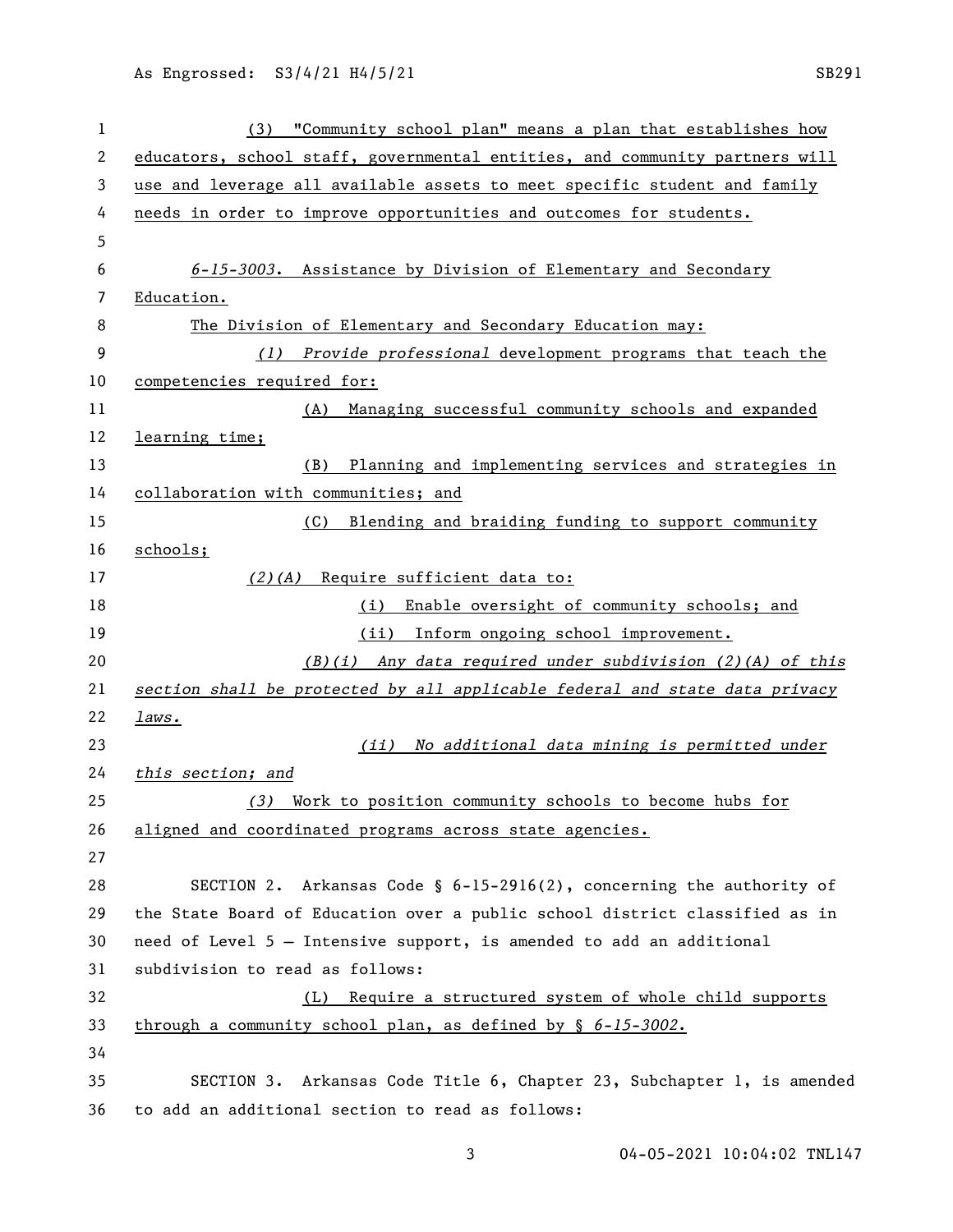6-23-109. Community schools. (a) The authorizer may designate a public charter school as a community school, as defined by § *6-15-3002*. (b) To be designated as a community school, the applicant shall include in its original application or charter amendment request: (1) A request to be designated as a community school; and (2) A community school plan, as defined by § *6-15-3002*, which shall include without limitation an initial plan for serving student needs. SECTION 4. Arkansas Code § 6-23-201(a)(2)(A), concerning a public school's application for conversion public charter school status, is amended to read as follows: (A) Adopting research-based school or instructional designs, or both, that focus on improving student and school performance, which may include without limitation the implementation of a community school plan, as defined by § *6-15-3002*; SECTION 5. Arkansas Code § 6-23-302(c)(2), concerning an application to become an open-enrollment public charter school, is amended to read as follows: (2) Describe a plan for academic achievement that addresses how the open-enrollment public charter school will improve student learning and meet the state education goals, which may include without limitation the implementation of a community school plan, as defined by § *6-15-3002*; SECTION 6. EMERGENCY CLAUSE. It is found and determined by the General Assembly of the State of Arkansas that the coronavirus 2019 (COVID- 19) pandemic has resulted in substantial disruption to the educational system in the state's kindergarten through grade twelve (K-12) public schools and open-enrollment public charter schools; that amendments to the law as provided in this act are needed to address challenges faced by Arkansas students in succeeding in school and in life; and that this act is immediately necessary to maintain the orderly operation of public schools and open-enrollment public charter schools so that students in this state continue to receive an adequate education. Therefore, an emergency is declared to exist, and this act being immediately necessary for the

04-05-2021 10:04:02 TNL147